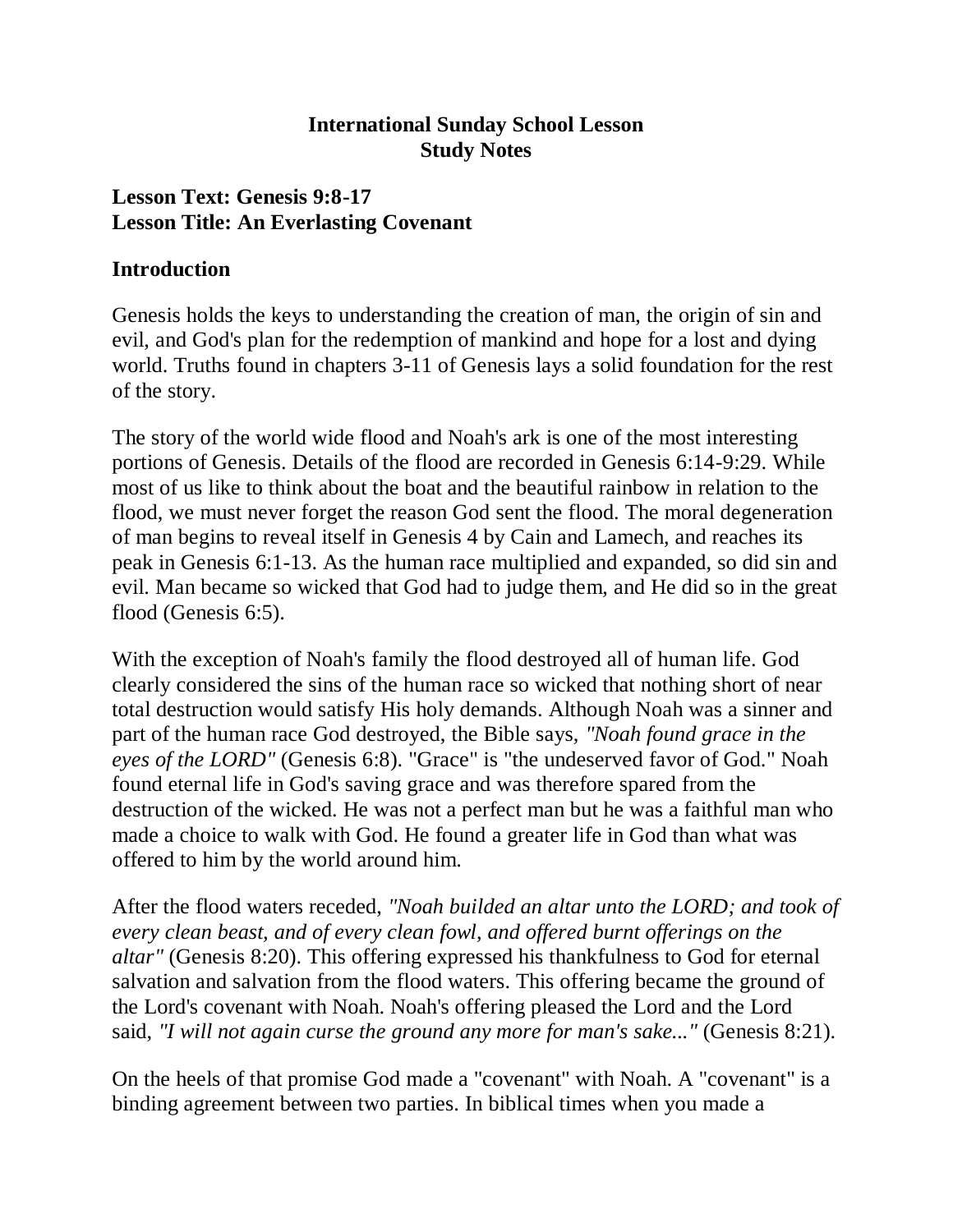"covenant" with someone it was taken seriously. Everything about your character depended upon whether or not you kept the covenant. God gave Noah the terms of His covenant with him. These terms deal with both discipline and diet. Prior to the flood there had been no law and order, no human restraint for evil. Now, capital punishment is instituted. God told Noah, *"Whoso sheddeth man's blood, by man shall his blood be shed: for in the image of God made he man"* (Genesis 9:6). Capital punishment is "the lawful infliction of death as a punishment" and is based on the fact that man is created in the image of God. Capital punishment is still biblical today (Romans 13:14). Also, prior to the flood, man was restricted to a vegetarian diet. That would now change and man would be allowed to eat meat (Genesis 9:3). Vegetarianism has no scriptural basis. The Lord Jesus Himself ate flesh, even in His resurrection body (Luke 24:41-43).

Along with these aspects of God's covenant with Noah came one of the most blessed parts we are studying in our lesson text. God made a promise to Noah that He would never again destroy the world by means of a flood (Genesis 9:8-17). God Himself called it "the everlasting covenant" (Genesis 9:16).

Genesis 9:8-17 is all about God and what He is going to do for Noah and humanity. God has told Noah what he and his family are to do in Genesis 9:1-7. Now it is all about what God will do for Noah. This is very important because this establishes that God is a covenant maker. He is a God who makes promises, who makes covenants. He is a God who keeps His promises (1 Thessalonians 5:24). From now on throughout the Bible, God is known as a covenant making God who is faithful to keep His covenant. And today we are studying the first covenant that God makes His everlasting covenant with Noah.

## **A Promise Spoken (Genesis 9:8-11)**

#### Verse 8-10

"And God spake unto Noah, and to his sons with him, saying, And I, behold, I establish my covenant with you, and with your seed after you; And with every living creature that is with you, of the fowl, of the cattle, and of every beast of the earth with you; from all that go out of the ark, to every beast of the earth."

The word "covenant" is used seven times in verses 8-17 means "alliance or pledge." By using the word seven times the Holy Spirit is showing us the strength of God's pledge and commitment to Noah and humanity. God told Noah, "I establish my covenant with you..." "Establish" means "to make powerful, to make able to stand." The word "establish" is used again in verse 11 and then in the past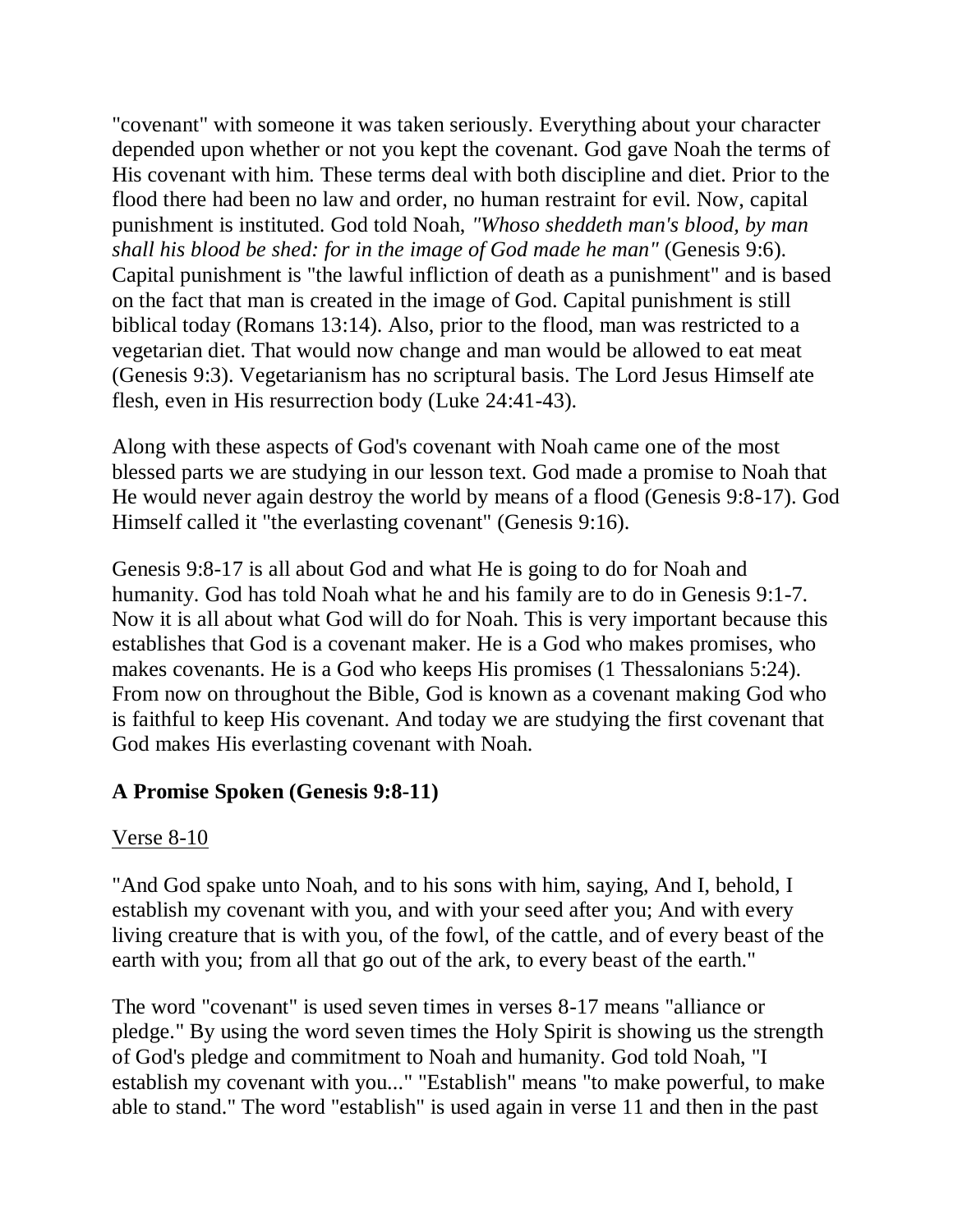tense, "established" in verse 17. The thought of these words is that God will do this immediately and it will be done completely and securely. There will be no red tape involved or bureaucracy involved. This will not get bogged down in committee or postponed to another time. God will do this for Noah and humanity.

While this covenant is called "The Noahic Covenant" by theologians, the covenant was established with Noah, his "seed," and "every living creature that is with you," including the "fowl, cattle, and every best of the earth." Not only would Noah be a recipient of God's promise, but his children and their children and all humanity would be blessed by what God was about to do. Humans, birds, beasts, and wild animals are all beneficiaries of this covenant.

"With you," and "with your seed" are key words in verses 8-11. To think that the God of heaven as high and holy as He is would enter into a covenant with man is amazing. All of God's covenants with man are of His own making. God alone is the initiator. Three times God calls the covenant "my covenant" (vv.9, 11, 15). It does not require any action or even acceptance on Noah or his son's part to be a covenant. God made the covenant "with" them and with every human being and every living creature on the planet.

## Verse 11

"And I will establish my covenant with you; neither shall all flesh be cut off any more by the waters of a flood; neither shall there any more be a flood to destroy the earth."

The "covenant" God "established" with Noah, his sons, all humanity and "every beast of the earth" was that there will never be worldwide destruction by water again. It doesn't matter how sinful and wicked man gets God will never repeat the flood of Noah's day. God's "covenant" with Noah is a promise of unconditional mercy by God throughout human history. This promise of mercy is stressed by the double use of the words "neither shall" in verse 11 and "no more" in verse 15. As though to make His point very clear, God said, "never again." From that day on Noah and his family would never have to worry about a worldwide flood.

If you are wondering why this promise was so important and what it meant to Noah and his family, consider the following possibilities. Before the Flood there was no rain upon the earth (Genesis 2:4-5). The earth was watered from the vapor and dew like moisture on the ground. When it rained the first time on earth the heavens opened up and it rained for forty days (Genesis 7:4-12). So, when Noah thought about "rain," that's what he thought about. Can you imagine the fear it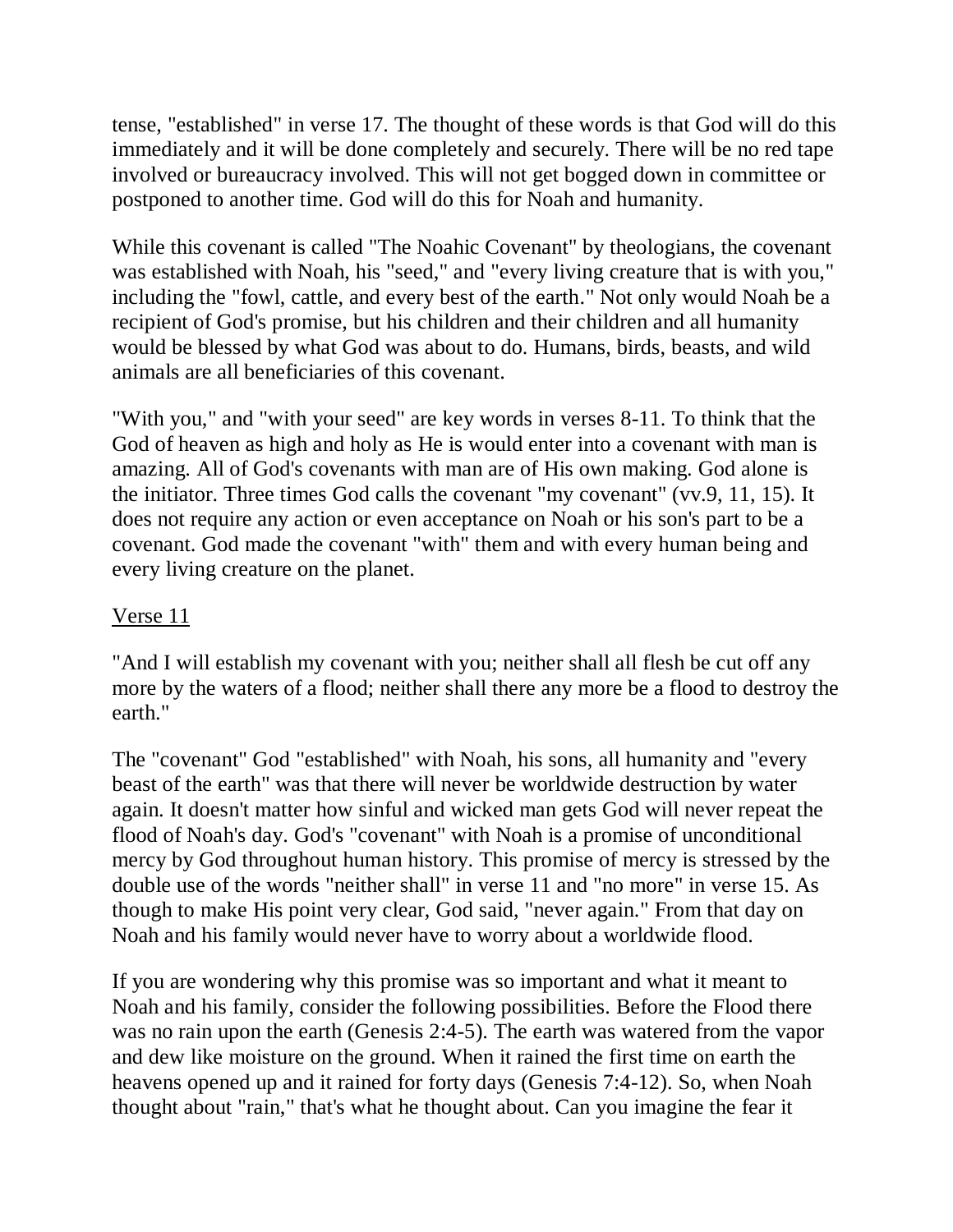would have brought the first time Noah felt a rain drop or heard a storm coming after the flood? Rain is going to be a common thing from now on upon the earth and Noah needs to know that every time it rains the earth is not going to be destroyed (Isaiah 54:9).

*Note: God's covenant with Noah was a physical temporal covenant. The animals shared in this promise that no worldwide flood would ever occur again. But think about the spiritual promises God has made to you as His child. Because of God's merciful and gracious promises there are many things believers need never worry about. Think about some of the unconditional promises in God's Word and what they mean to you as God's child. Think about promises God has made about taking care of you, supplying all your need, never leaving or forsaking you, going with you to the end of the world, preparing a home in heaven for you (Matthew 10:29- 31).*

# **A Promise Token (Genesis 9:12-17)**

### Verse 12-13

"And God said, This is the token of the covenant which I make between me and you and every living creature that is with you, for perpetual generations: I do set my bow in the cloud, and it shall be for a token of a covenant between me and the earth."

Again God states that His covenant with Noah is also with "every living creature that is with you, for perpetual generations." God has *verbally* given His covenant throughout Genesis 9. Now God gives a*visual reminder* by placing a "bow in the cloud." From this day forward the rainbow would be a visible token "of a covenant between" God and the earth.

Whether or not there had ever been a rainbow prior to this occasion is not important. What is important is that from this point on the rainbow is a token of God's promise. When God gave Abraham a covenant the sign was circumcision (Genesis 17:11). When God gave Moses a covenant the sign was the Sabbath (Exodus 31:16-17). The sign, the oath, the mark, the symbol, the evidence that God has made a promise, this is the assurance, this is the guarantee, and this is a covenant made with all humanity, all animals, and so God has to have a sign that everybody can see, so He says, "I do set my bow in the cloud." And that's the reason for rainbows.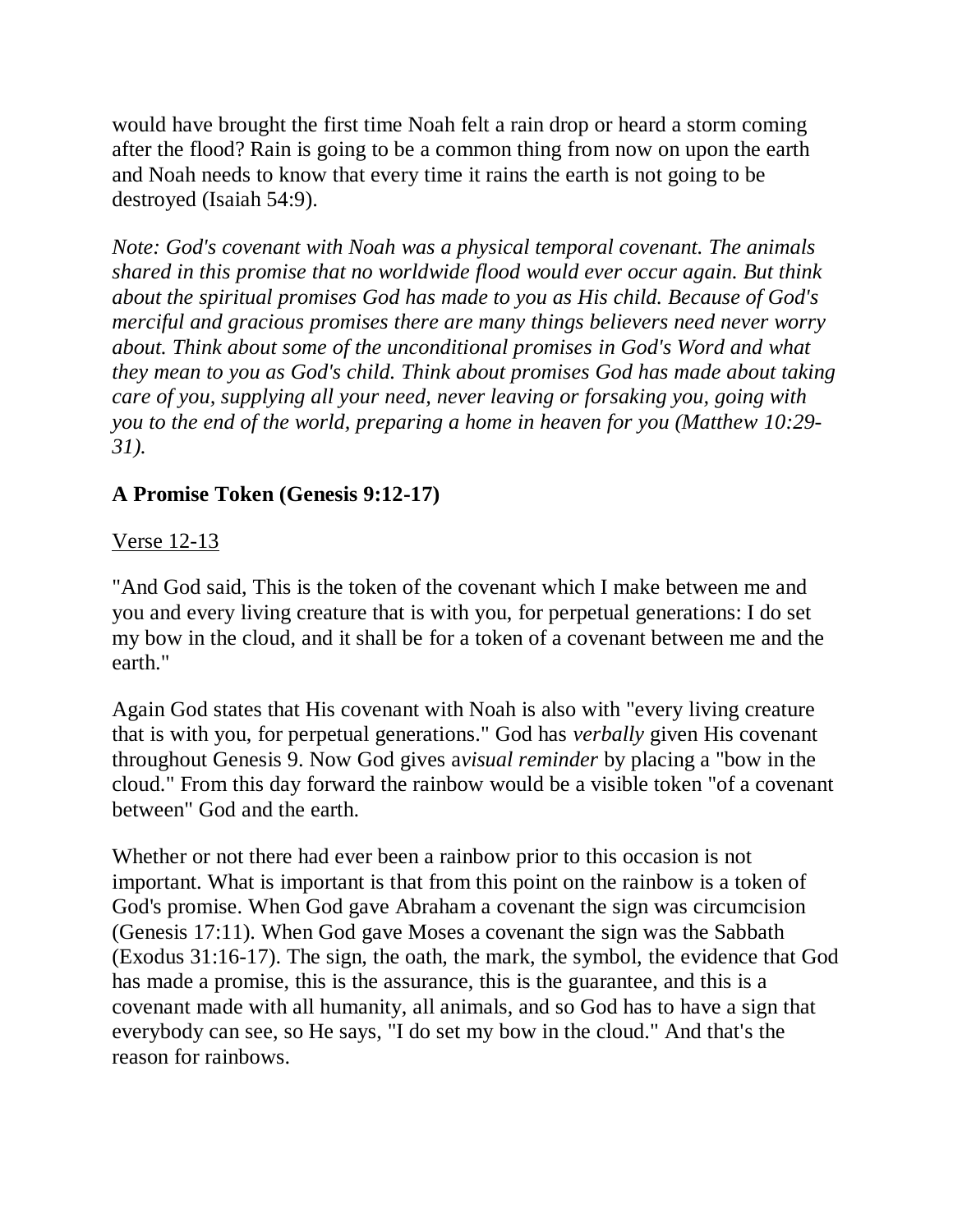What is significant about a "rainbow?" Is it the colors or shape? Is it the fact that it appears during or after a storm? Those are the three aspects of this token that most of us consider. However, consider the two words that make up the word "rainbow." Notice, God called His token a "bow." While the word "bow" does appear in other places in the Bible referring to the rainbow (Genesis 9:13-16; Ezekiel 1:28), the actual word "rainbow" doesn't appear in the Bible until Revelation 4:3 and 10:1. The word "bow" in the Bible is usually used in a hunting or warfare context (Genesis 27:3; 48:22; 1 Samuel 18:4; 1 Kings 22:34; Psalm 11:2). When you think of a "bow" you think of an arrow also. It is an instrument of war. But this "bow" that God gives as a "token" of His promise doesn't have an arrow. Perhaps the symbolism in God's use of the "bow" is to say to Noah and to us, the judgment has passed and this particular battle is over. It's a beautiful thought for a beautiful token. There will come a day when the world will be destroyed and replaced by a new heaven and a new earth where there will be only the righteous and eternal peace and holiness. In the future, God will pick up His bow again. But for now, the bow is the sign of mercy, it's the sign of grace, it's the sign of peace. The great God who is a warrior has hung up His bow.

#### Verse 14-16

"And it shall come to pass, when I bring a cloud over the earth, that the bow shall be seen in the cloud: And I will remember my covenant, which is between me and you and every living creature of all flesh; and the waters shall no more become a flood to destroy all flesh. And the bow shall be in the cloud; and I will look upon it, that I may remember the everlasting covenant between God and every living creature of all flesh that is upon the earth."

The "bow" or "token" of God's promise not to destroy the earth again by water was not visible all the time. In fact, when you look at the earth's surfaces, the mountains, canyons, and rocky hillsides, these are all reminders of the presence of the flood. But when you look up after a storm, God occasionally places a "bow" in the "cloud" as a reminder that He will never again "destroy all flesh." Every time you see a rainbow, it represents the victory of grace over judgment.

A "bow," or rainbow as we know it today, is a combination of the sunshine and the rain, and it means that the storm is over. Our rainbow today is the cross of Calvary. Our sign that the storm and the judgment is passed is the cross of our Savior. When Jesus died on the cross the judgment of God was poured out upon Him for our sins and now that we are in Jesus Christ that means that the cross is our rainbow, the cross is our token, it is our sign that God has already judged our sins in the person